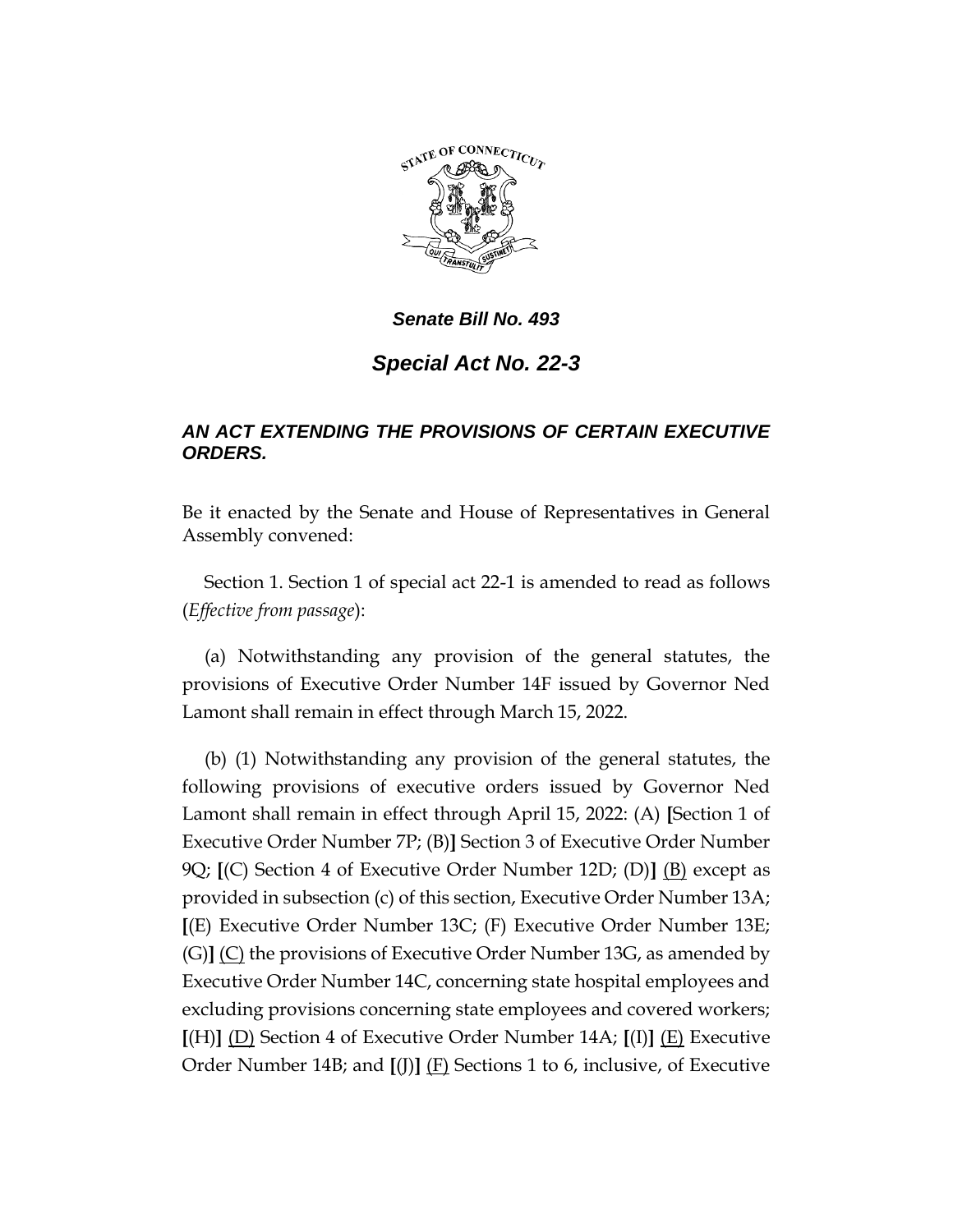#### *Senate Bill No. 493*

Order Number 14D.

(2) For purposes of the executive orders listed in subdivision (1) of this subsection, "through April 15, 2022" shall be substituted for any references to "for the duration of the public health and civil preparedness emergency". **[**For purposes of Section 4 of Executive Order Number 12D, "on or before February 15, 2022" shall be inserted after the phrase "an application is made by the landlord or the tenant to UniteCT", and "unless further stayed by the court" shall be inserted after the phrase "whichever is earlier".**]**

(3) For purposes of the provisions of (A) Executive Order Number 13G, as amended by Executive Order Number 14C, concerning state hospital employees and excluding provisions concerning state employees and covered workers, and (B) subsection b. of Section 3 of Executive Order Number 14B, "March 7, 2022" shall be substituted for references to "February 11, 2022". No civil penalty or other penalty authorized under said executive orders shall be imposed against any long-term care facility for a violation of subsection b. of Section 3 of Executive Order Number 14B or against any state hospital for a violation of Section 1 of Executive Order Number 14C for any such violation occurring on and after February 11, 2022, and prior to March 7, 2022.

(c) (1) Notwithstanding any provision of the general statutes, the provisions of Section 1 of Executive Order Number 9 and the provisions of Section 1 of Executive Order Number 13A authorizing masks or cloth face coverings to be required in schools, issued by Governor Ned Lamont, shall remain in effect through June 30, 2022.

(2) Any rule, order, directive or other guidance issued by the Commissioners of Education, Early Childhood or Public Health pursuant to the executive orders listed in this subsection rescinding such requirement for mask or cloth face coverings in schools shall not take effect any earlier than February 28, 2022.

### *Special Act No. 22-3 2 of 3*